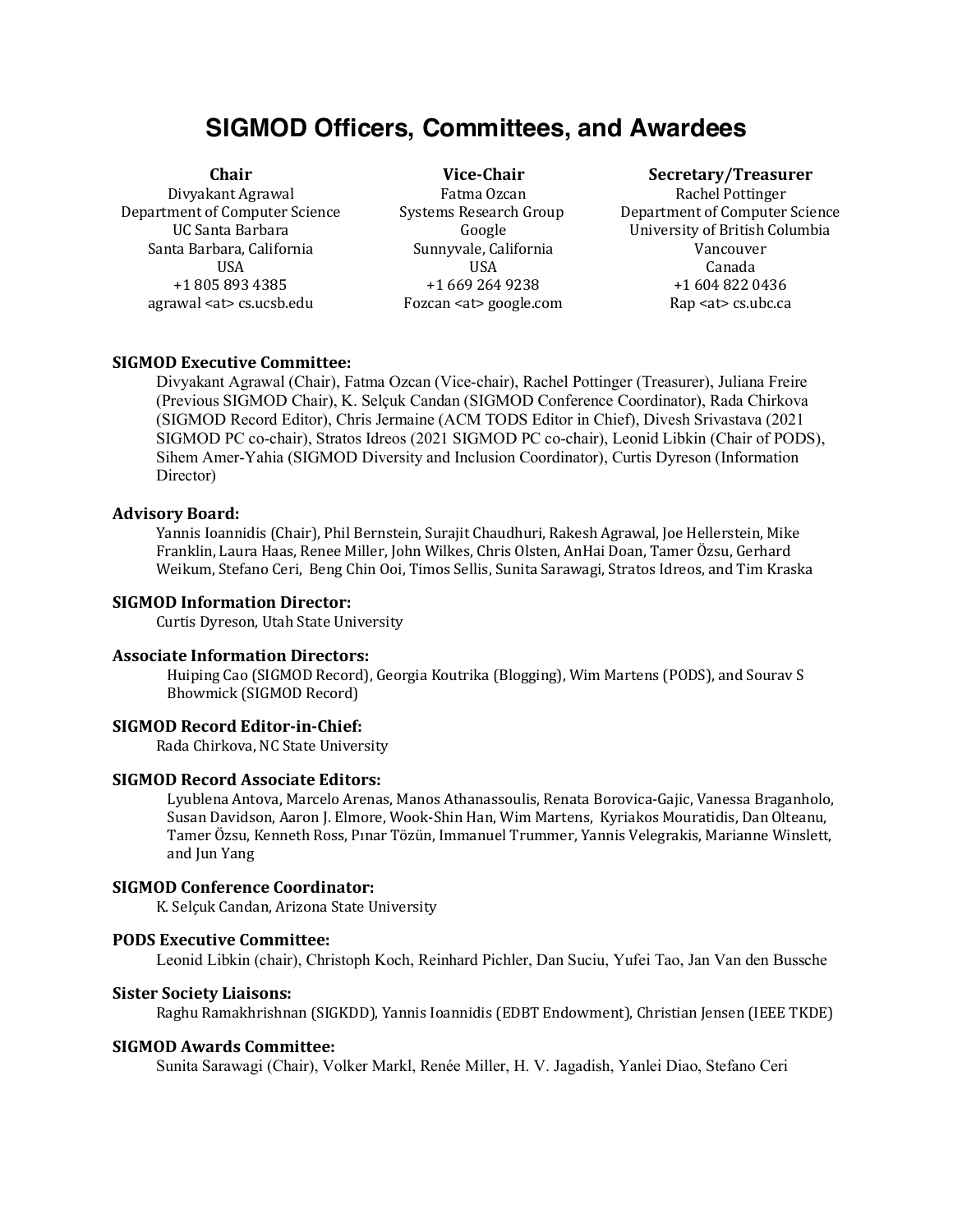# **Jim Gray Doctoral Dissertation Award Committee:**

Vanessa Braganholo (co-chair), Viktor Leis (co-chair), Bailu Ding, Immanuel Trummer, Joy Arulraj, Jose Faleiro, Gustavo Alonso, Wolfgang Lehner

# **SIGMOD Edgar F. Codd Innovations Award**

For innovative and highly significant contributions of enduring value to the development, understanding, or use *of database systems and databases*. Recipients of the award are the following:

| Michael Stonebraker (1992) |
|----------------------------|
| David DeWitt (1995)        |
| Serge Abiteboul (1998)     |
| Rudolf Bayer (2001)        |
| Ronald Fagin (2004)        |
| Jennifer Widom (2007)      |
| Umeshwar Dayal (2010)      |
| Stefano Ceri (2013)        |
| Gerhard Weikum (2016)      |
| Anastasia Ailamaki (2019)  |

C. Mohan (1996) David Maier (1997) Hector Garcia-Molina (1999) Rakesh Agrawal (2000) Patricia Selinger (2002) Don Chamberlin (2003) Michael Carey (2005) **I**effrey D. Ullman (2006) Surajit Chaudhuri (2011) Bruce Lindsay (2012) Martin Kersten (2014) **Laura Haas** (2015) Beng Chin Ooi (2020)

 $\lim$  Gray (1993) Philip Bernstein (1994) Moshe Y. Vardi (2008) Masaru Kitsuregawa (2009) Goetz Graefe (2017) Raghu Ramakrishnan (2018)

# **SIGMOD Systems Award**

*For technical contributions that have had significant impact on the theory or practice of large-scale data management systems*.

Michael Stonebraker and Lawrence Rowe (2015); Martin Kersten (2016); Richard Hipp (2017); Jeff Hammerbacher, Ashish Thusoo, Joydeep Sen Sarma; Christopher Olston, Benjamin Reed, and Utkarsh Srivastava (2018); Xiaofeng Bao, Charlie Bell, Murali Brahmadesam, James Corey, Neal Fachan, Raju Gulabani, Anurag Gupta, Kamal Gupta, James Hamilton, Andy Jassy, Tengiz Kharatishvili, Sailesh Krishnamurthy, Yan Leshinsky, Lon Lundgren, Pradeep Madhavarapu, Sandor Maurice, Grant McAlister, Sam McKelvie, Raman Mittal, Debanjan Saha, Swami Sivasubramanian, Stefano Stefani, and Alex Verbitski (2019); Don Anderson, Keith Bostic, Alan Bram, Grg Burd, Michael Cahill, Ron Cohen, Alex Gorrod, George Feinberg, Mark Hayes, Charles Lamb, Linda Lee, Susan LoVerso, John Merrells, Mike Olson, Carol Sandstrom, Steve Sarette, David Schacter, David Segleau, Mario Seltzer, and Mike Ubell (2020)

# **SIGMOD Contributions Award**

For significant contributions to the field of database systems through research funding, education, and *professional services*. Recipients of the award are the following:

Jeffrey Ullman (1996) Avi Silberschatz (1997) Won Kim (1998) Raghu Ramakrishnan (1999) Michael Carey (2000) Laura Haas (2000) Daniel Rosenkrantz (2001) Richard Snodgrass (2002) Michael Ley (2003) Surajit Chaudhuri (2004) Hongjun Lu (2005) Tamer Özsu (2006) Hans-Jörg Schek (2007) Klaus R. Dittrich (2008) Beng Chin Ooi (2009) David Lomet (2010) Gerhard Weikum (2011) Marianne Winslett (2012) H.V. Jagadish (2013) Kyu-Young Whang (2014) Curtis Dyreson (2015) Samuel Madden (2016) Yannis E. Ioannidis (2017) Z. Meral Özsoyoğlu (2018) Ahmed Elmagarmid (2019) <br>
Stratos Idreos (2020) <br>
Stefan Manegold (2020) <br>
Juliana Freire (2020) <br>
Joana Manolescu (202 Dennis Shasha (2020)

Stefan Manegold (2020) **Stefan Manegold** (2020)

Maria Zemankova (1992) Gio Wiederhold (1995) Yahiko Kambayashi (1995)

# **SIGMOD Jim Gray Doctoral Dissertation Award**

SIGMOD has established the annual SIGMOD Jim Gray Doctoral Dissertation Award to *recognize excellent research by doctoral candidates in the database field.* Recipients of the award are the following:

- § **2006** *Winner*: Gerome Miklau. *Honorable Mentions*: Marcelo Arenas and Yanlei Diao
- § **2007** *Winner*: Boon Thau Loo. *Honorable Mentions*: Xifeng Yan and Martin Theobald